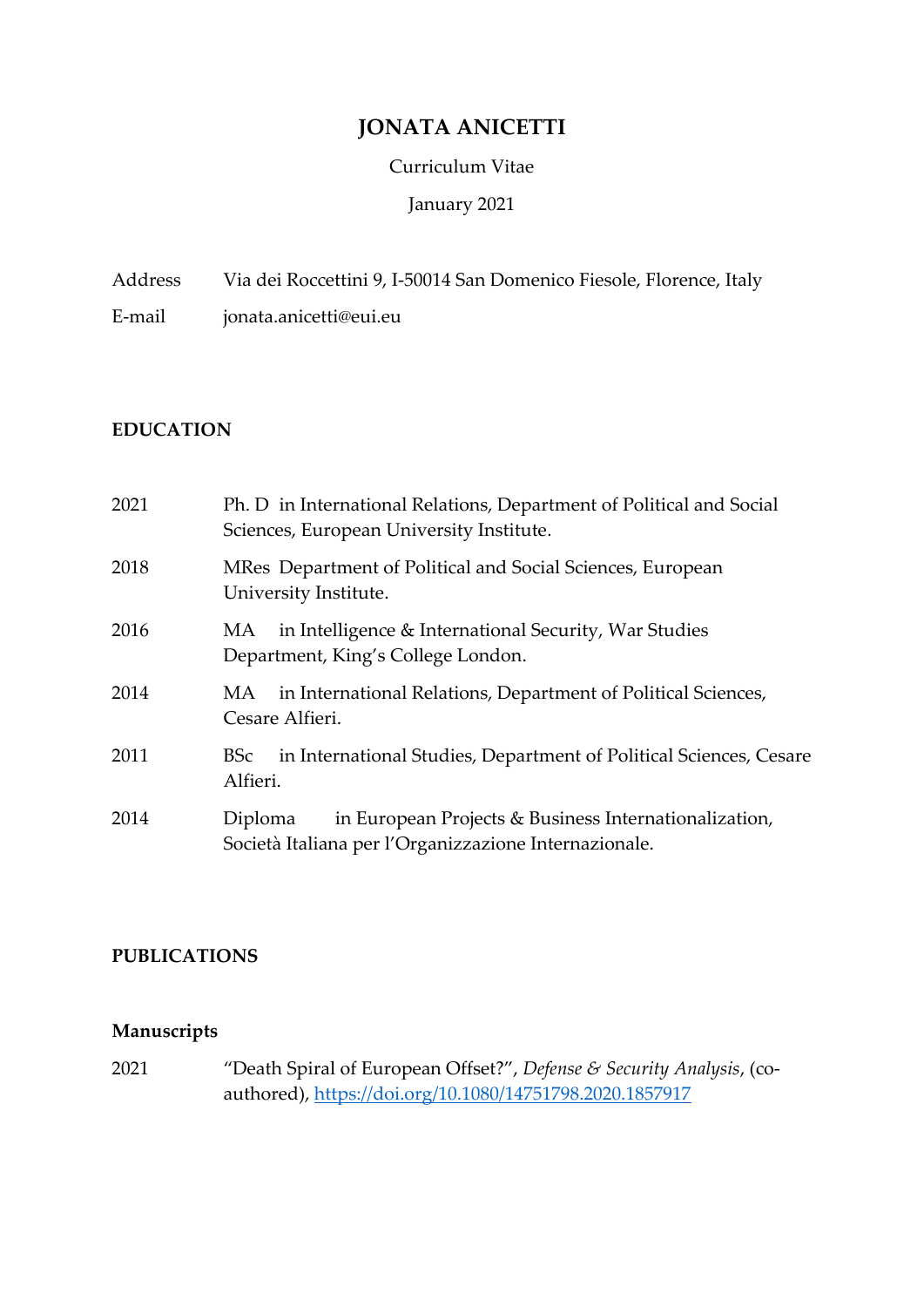## **Manuscripts in Submission**

"Defense Offsets and the Coming Redistribution of Arms Production Capabilities," *International Security*.

# **Manuscripts in Preparation**

"The Globalization of the Defense Industry: Old Trends and New Challenges."

"Why States Arm - and Why They Sometimes do so Together" (co-authored).

### **Other publications**

| "The Mediterranean Crime Novel," in Giacomo Morabito, ed., Maritime<br>Security in the Mediterranean Region: Volume 2 (CreateSpace Independent |
|------------------------------------------------------------------------------------------------------------------------------------------------|
| Publishing Platform, Special Issue),                                                                                                           |
| https://www.mediterraneanaffairs.com/maritime-security-<br>mediterranean-region/                                                               |
|                                                                                                                                                |
| "What a Trump victory means for South Asia," Strife, December 9,                                                                               |
| https://www.strifeblog.org/2016/12/18/strife-series-on-grand-strategy-<br>part-iii-what-a-trump-victory-means-for-south-asia/                  |
| "Italy's Special Intelligence Teams are a sharp weapon, but only if used                                                                       |
| wisely," Mediterranean Affairs, August 8,                                                                                                      |
| https://www.mediterraneanaffairs.com/italys-special-intelligence-                                                                              |
| teams-are-a-sharp-weapon-but-only-if-used-wisely/                                                                                              |
|                                                                                                                                                |

# **GRANTS AND FELLOWSHIPS**

Italian Ministry of Foreign Affairs, Grant for Ph. D at the European University Institute, 2017-2021.

Regional Government of Tuscany, Grant for Master's Degree Abroad, King's College London, 2015-2016.

University of Florence, Grant for Erasmus Students at the University College Cork, 2012-2013.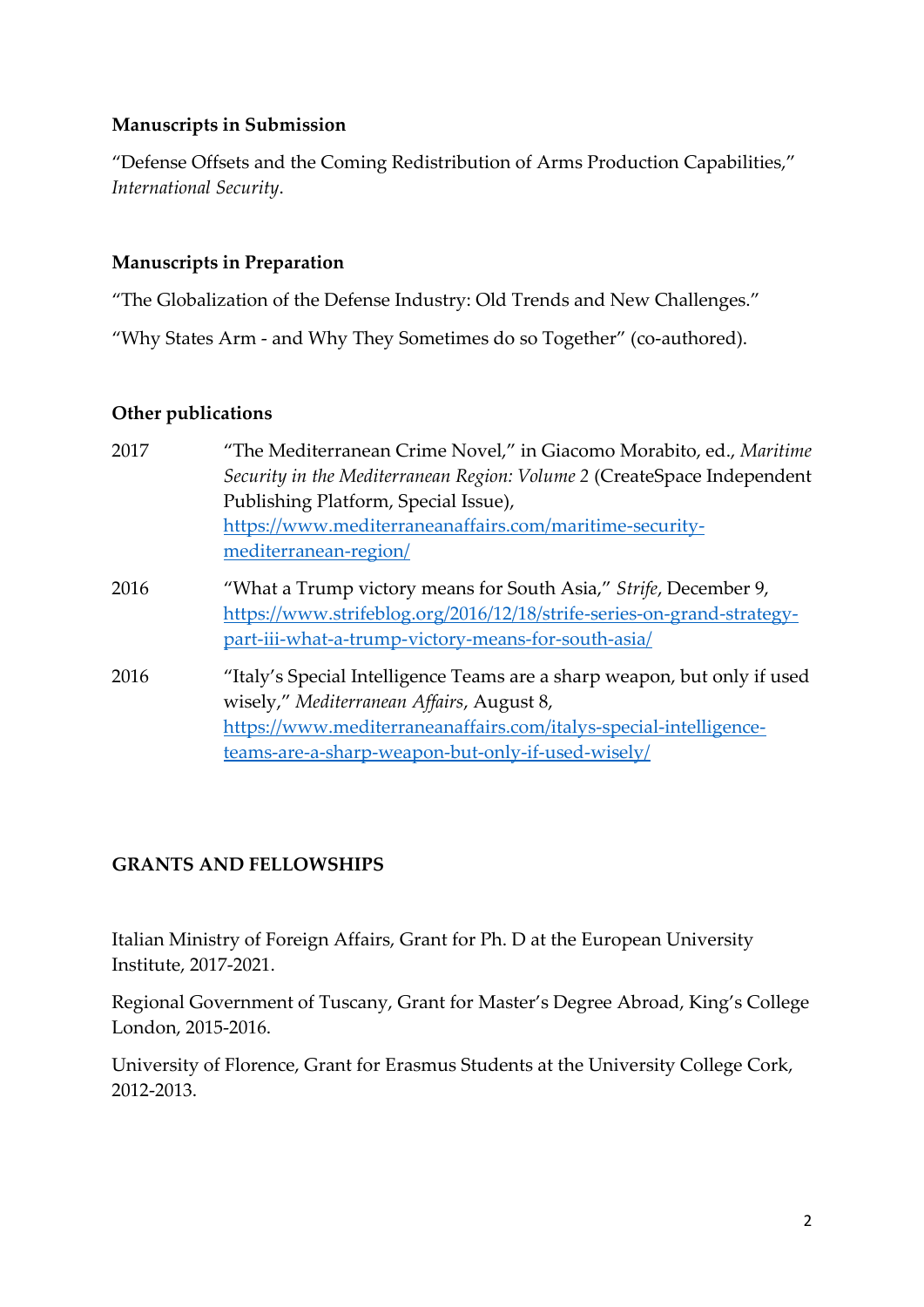### **CONFERENCE ACTIVITY/PARTECIPATION**

### **Papers Presented**

| 2021 | "Defense Offsets and the Coming Redistribution of Arms Production      |
|------|------------------------------------------------------------------------|
|      | Capabilities," Graduate Network Conference (GNC), February 25-26.      |
| 2019 | "A Theory of Defense Offsets," Italian Standing Group on International |
|      | Relations (SGRI), June 13-15.                                          |

### **TEACHING EXPERIENCE**

#### **University of Florence**

"The Defense Industry, Trends and Risks of a Strategic Sector: Focus on Finmeccanica-Leonardo." (Second Term 2020-2021).

#### **RESEARCH EXPERIENCE**

| 2020 | Reviewed literature on arms collaboration for Professor Ulrich Krotz,<br>European University Institute.          |
|------|------------------------------------------------------------------------------------------------------------------|
| 2020 | Analyzed official documents on European defense procurement for<br>Professor Ron Matthews, Cranfield University. |
| 2020 | Visiting Research Student in the Defence Studies Department at King's<br>College London.                         |

#### **SERVICE TO PROFESSION**

Served as Chair for the interdisciplinary seminar "Europe in the World: International Relations, International Security, World Politics," Robert Schuman Centre for Advanced Studies (RSCAS), European University Institute, 2019-2020.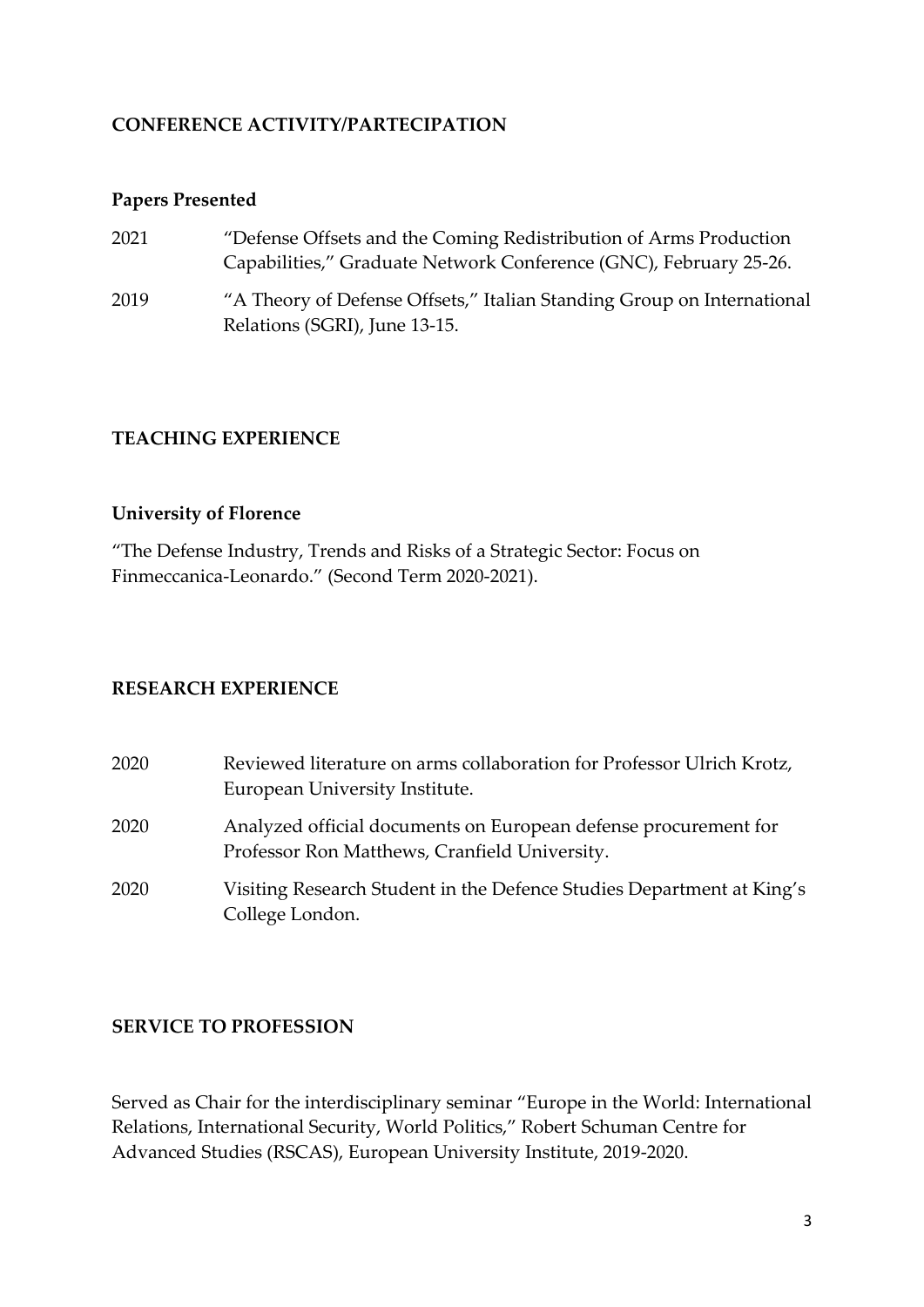Served as Discussant for the "Political Economy Working Group," European University Institute, 2018-2019.

## **DEPARTMENTAL/UNIVERSITY SERVICE**

Panelist on the Political and Social Sciences Department (EUI) Search Committee for Ph. D students.

# **EXTRA TRAINING**

| 2018 | Teaching Training Certificate.     |
|------|------------------------------------|
| 2013 | European Computer Driving License. |

# **NONACADEMIC WORK**

- 2016 Researcher and Analyst, Rubeus Ltd.
- 2015 Co-Editor, Meridiani Relazioni Internazionali.

### **COURSES PREPARED TO TEACH**

International Relations Theory.

European Defense Cooperation, Past and Present.

The Global Defense Industry: Old Trends and New Challenges.

Multi-Methods: Case Studies and Qualitative Comparative Analysis (QCA).